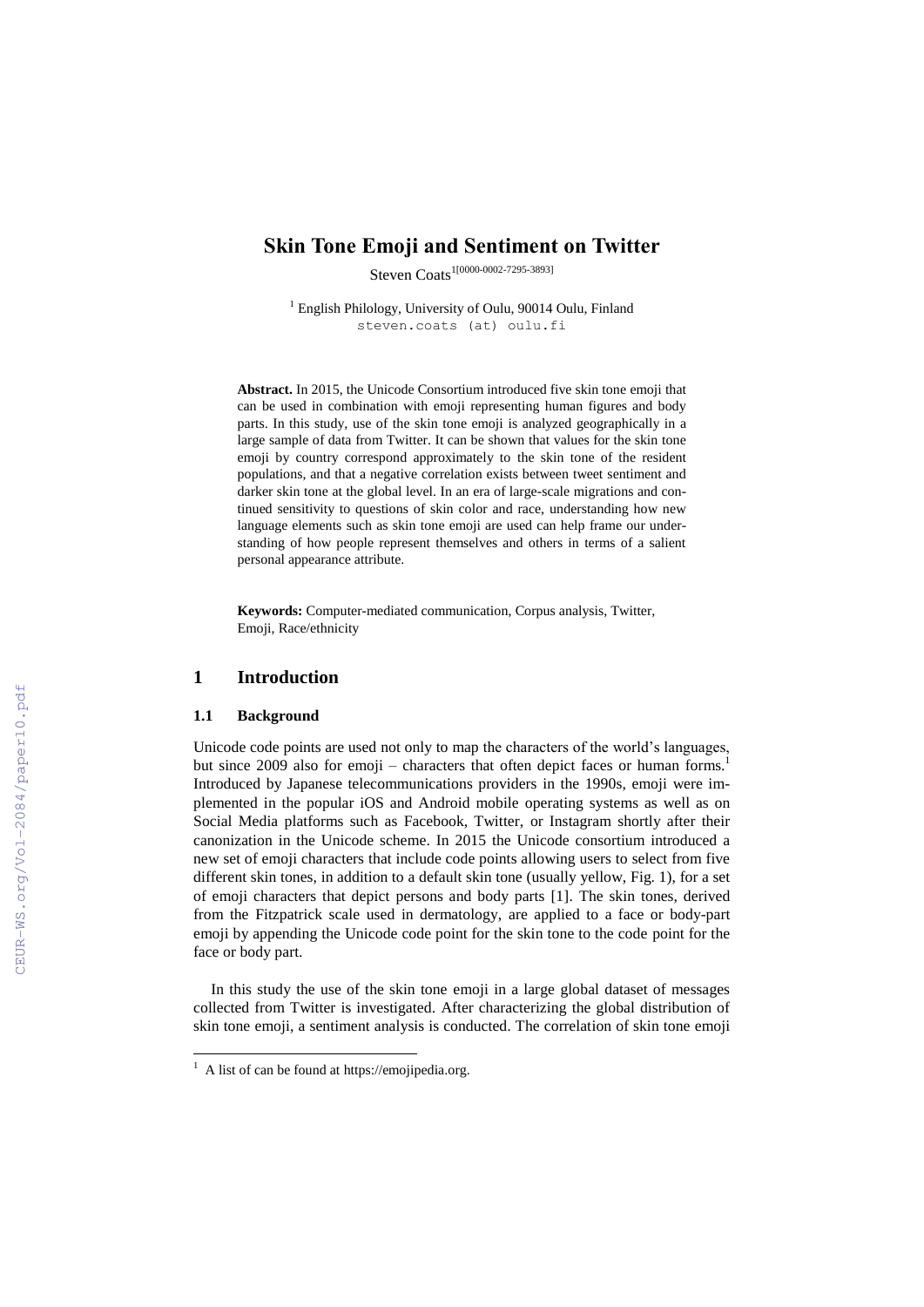and sentiment may reflect demographic and economic realities but can also shed light on evolving attitudes towards skin color, race and ethnicity.



**Fig. 1.** Twitter emoji in default yellow and in the five Fitzpatrick scale-derived values

Sentiment analysis, or the automatic extraction of opinions or emotions from text data, is an important topic in Natural Language Processing. Approaches in sentiment analysis range from lexicon-based frequency counts (the "bag-of-words" model) to the use of machine learning techniques based on the automatic extraction of features in multi-dimensional vector space or the use of neural networks (for an overview, see [2]). The approach adopted in this paper utilizes an existing emoji sentiment classification scale [3] to annotate tweets with sentiment.

### **1.2 Organization of the Text**

In the next section related work on emoji and skin tone emoji is described, as well as methods for sentiment analysis relevant to the present research. In Section 3, the collection and processing of a data set from the Twitter APIs and the tools and methods used to undertake the analysis are introduced. In Section 4, the results of two experiments are presented. In Section 5, the results are interpreted, a preliminary conclusion is reached, and an outlook for further investigation of skin tone emoji is offered.

# **2 Related Work**

### **2.1 Work on Emoticons and Emoji in Twitter**

Due to the newness of the phenomenon, analyses of skin tone emoji use are relatively few, but some research has investigated patterns of emoji usage in general. Emoticons, older ASCII-character sequences used to represent mainly facial expressions, have a longer history in Computer-mediated Communication (CMC), and have been subject to several analyses, including of their use on Twitter [4, 5, 6, 7].

For emoji, Barbieri et al. [8] used vector space representations to compare the meanings of emoji in Twitter corpora of American English, British English, peninsular Spanish and Italian. They note that while the semantics of emoji across languages and varieties are relatively stable, some emoji are used quite differently in the corpora.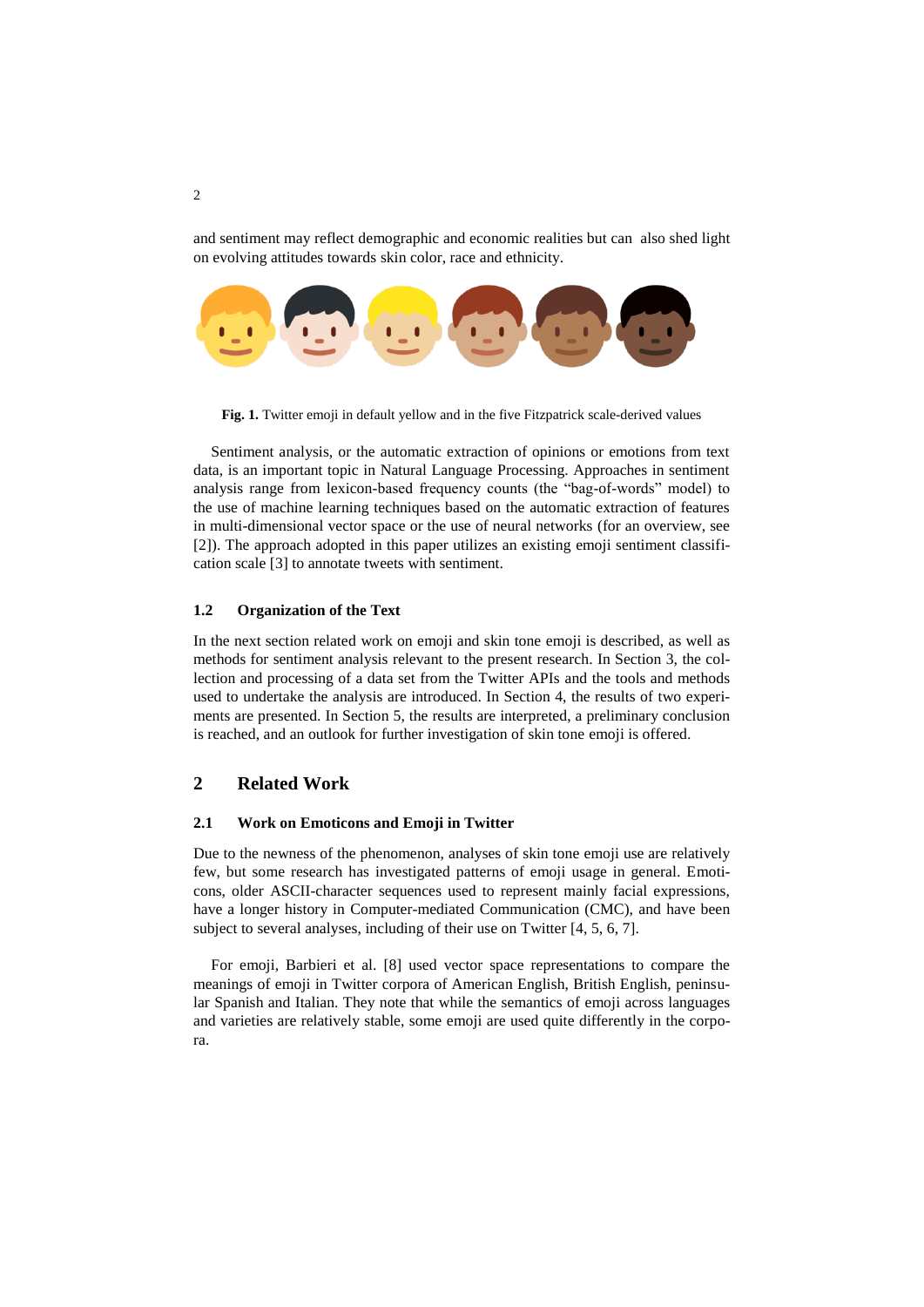McGill [9] drew attention to the underrepresentation of lighter skin-tone emoji in the United States, and suggested that while the default yellow skin tone may be used by some as a stand-in for lighter skin tones, people of European descent in the United States may also be fearful of asserting their racial identity.

Kralj-Novak et al. [3] engaged annotators to rate the sentiment of Twitter messages containing emoji in 13 languages. The derived sentiment values for individual emoji are utilized in Section 4 to assign sentiment to the data collected for this study.

Ljubešić and Fišer [10] demonstrated that Twitter users who make use of emoji tend to be more active on the platform than non-emoji users, as well as have more followers and friends. They note that the "Emoji modifier Fitzpatrick type-1-2", encoding light skin tone, is one of the most frequent emoji in their data set, comprising 2.3% of all emoji forms (85). In terms of geographic distribution, they note that clustering nations on the basis of emoji probability distributions results in a stratification of the skin tone emoji, with lighter skin tones among the most characteristic types in "first- and second-world" nations and darker skin tones more characteristic for the "fourth-world" cluster comprising mainly African nations (86–87).

### **2.2 Twitter Sentiment Analysis**

Many sentiment analysis studies have utilized data from Twitter [11, 12], and sentiment analysis of monolingual labelled data can typically attain high rates of precision and accuracy. Sentiment analysis of multilingual data, on the other hand, poses various problems: For some languages there are no existing resources such as sentiment lexicons or sentiment-labelled corpora with which supervised models could be trained. Where multilingual sentiment analysis has been undertaken, it often targets specific language pairs or a small number of languages. Even if sentiment-labelled corpora exist, low levels of annotator agreement can place an upper limit on the accuracy of models [13].

Emoticons and emoji can be utilized in unsupervised sentiment analysis on the basis of the fact that they are used in many languages. Tang et al. [14], for example, used ASCII-based emoticons in Twitter messages to create a sentiment classifier using neural networks. Jiang et al. [15] used machine learning to create an "Emotion Space Model" from emoji-containing data obtained from Sina Weibo (a Chinese microblogging service similar to Twitter).

In this study, a similar approach has been adopted. Manual annotation of the tweets in the data was not undertaken, but rather sentiment values assigned on the basis of aggregate use of emoji in the Kralj-Novak et al. emoji sentiment lexicon. Examination of the labeled data suggests that the approach can offer acceptable results.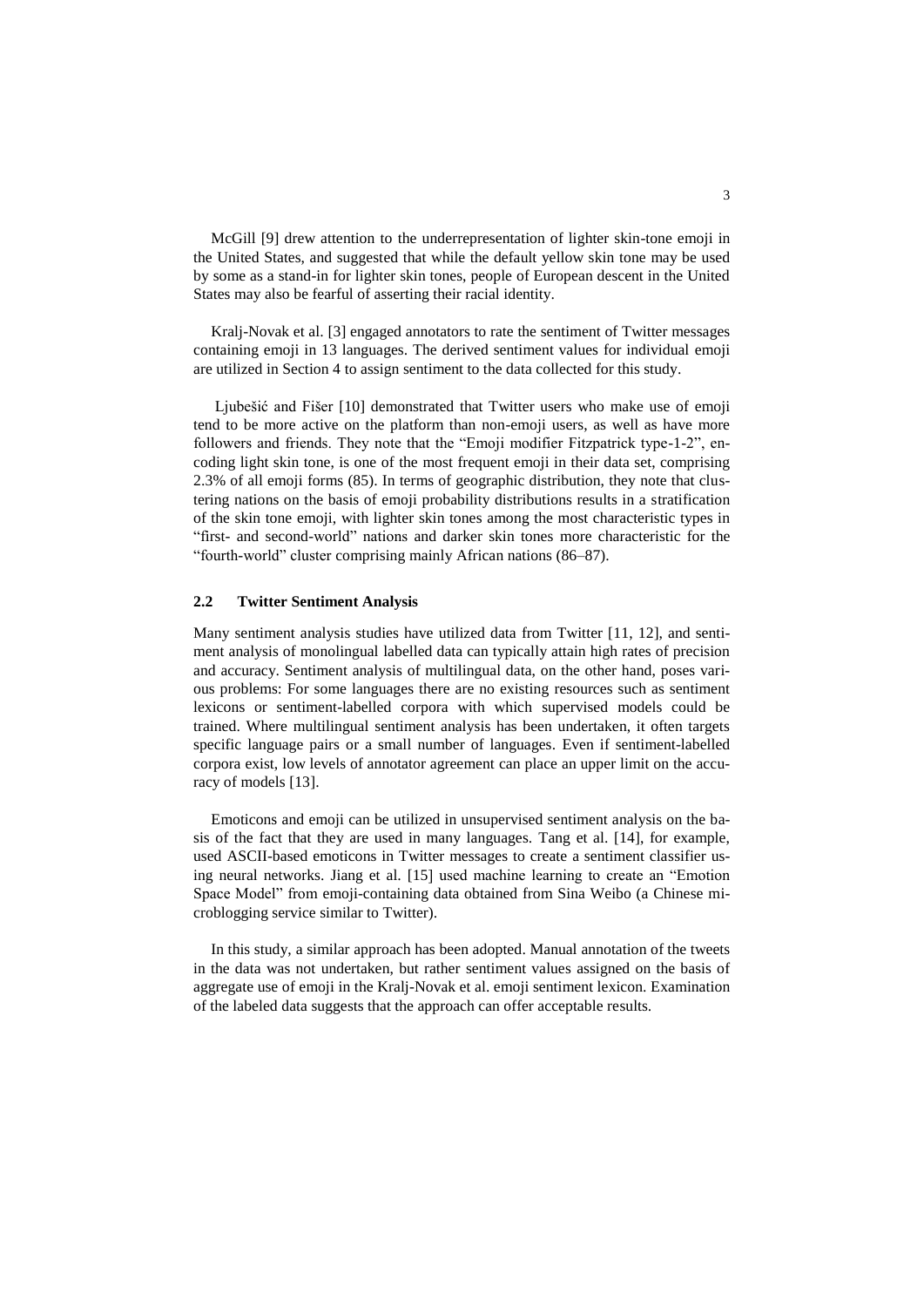# **3 Data Collection and Processing**

653,457,659 tweets with "place" metadata were collected from the Twitter Streaming API from November 2016 until June 2017 and stored at servers operated by Finland's Centre for Scientific Computing.<sup>2</sup> From Unicode's list of all emoji,<sup>3</sup> regular expressions were used to identify the 102 unique emoji types that can be used with skin tone modifiers on the Twitter platform (as of late 2017).

## **4 Analysis**

In a first analysis, the prevalence of use of the skin tone emoji was determined by country and the median skin tone values calculated and mapped. Semantic properties of the skin tone emoji were investigated using vector representations, and the relationship between mean skin tone values and sentiment was considered by aggregating tweets at the level of country or territory.

### **4.1 Geographic Distribution of Skin Tone Emoji**

For each of the 247 country-level administrative units in the data, frequencies of the default emoji and the skin-tone modified emoji were calculated (Table 1 summarizes the results for the 10 countries with the most tweets).

| Country              | Tweets        | Pot. skintone | Skin tone | Proportion |
|----------------------|---------------|---------------|-----------|------------|
| <b>USA</b>           | 201, 361, 543 | 11,153,159    | 8,605,451 | 0.77       |
| <b>Brazil</b>        | 92,987,119    | 3,763,962     | 1,497,697 | 0.40       |
| Japan                | 38,598,876    | 2,228,136     | 445,699   | 0.20       |
| <b>Great Britain</b> | 35,837,868    | 2,497,332     | 1,387,807 | 0.56       |
| Philippines          | 20,808,246    | 1,269,572     | 581,922   | 0.46       |
| Argentina            | 20,023,675    | 1,836,721     | 290,912   | 0.16       |
| Turkey               | 19,218,332    | 1,005,601     | 356,020   | 0.35       |
| Spain                | 15,822,869    | 1,086,395     | 361,905   | 0.33       |
| Malaysia             | 14,787,098    | 811,196       | 432,322   | 0.53       |
| France               | 13,825,568    | 763,565       | 371,576   | 0.49       |

**Table 1.** Counts of tweets, potential skin tone emoji, and skin tone emoji for the 10 countries with the most tweets.

3 <http://unicode.org/emoji/charts/full-emoji-list.html>

4

 $\frac{1}{2}$ For this data, a high rate of correlation exists between "place" latitude-longitude coordinates and "geo" latitude-longitude coordinates for tweets that contain both metadata fields. As tweets with "place" attributes are far more numerous than tweets with "geo" attributes, they are considered to be an accurate indication of user location.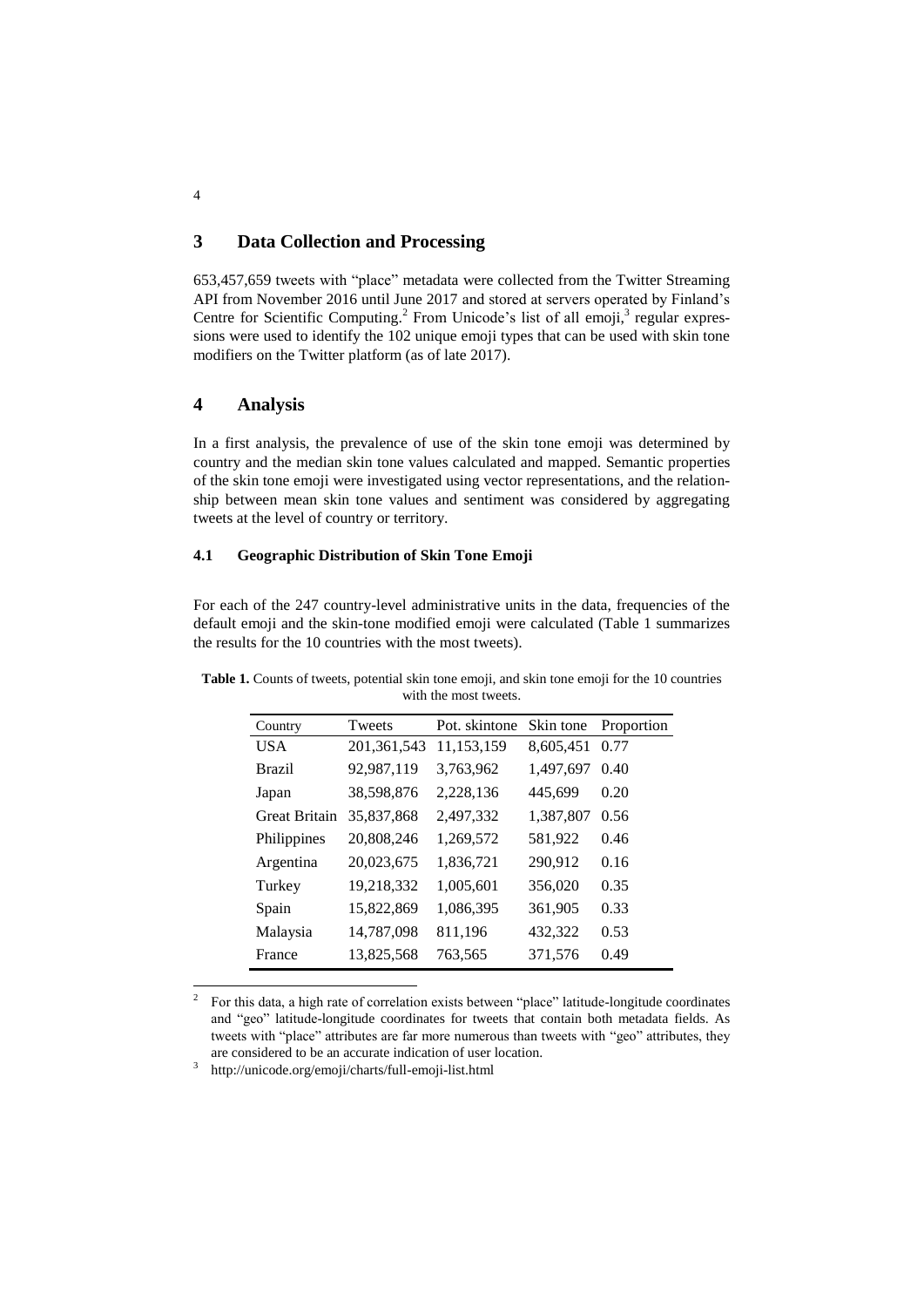Globally, more than 25 million tweets contained emoji that could take skin tone values, and these tweets contained approximately 19 million skin tone emoji. 54.3% of tweets with at least one potential skin tone emoji had an emoji with an assigned skin tone value, and 50.1% of potential skin tone emoji had skin tone values. Users in the United States, the country of origin of Twitter, of the Unicode standard, and of the skin-tone emoji, are more likely to use the skin tone modifiers. Anglophone countries such as Britain and the Philippines also use relatively many skin tone emoji. The proportion of skin-tone-possible emoji that were assigned skin tone according to country is shown in Fig. 2.



**Fig. 2.** Proportion of emoji with skin tone values. Green shades indicate a higher proportion of skin-tone emoji; red shades lower.

### **4.2 Median Skin Tone Values**

The global distribution of skin tone values was as follows: light, 36%; medium-light 25%; medium 20%, medium-dark, 16%, dark, 3%. To some extent, the median skin tone value by country/territory (Fig. 3) corresponds with levels of yearly insolation, which in turn affects the average level of skin pigmentation in ancestral human population groups (Fig. 4). Lighter-than-expected skin tone values in Asian countries may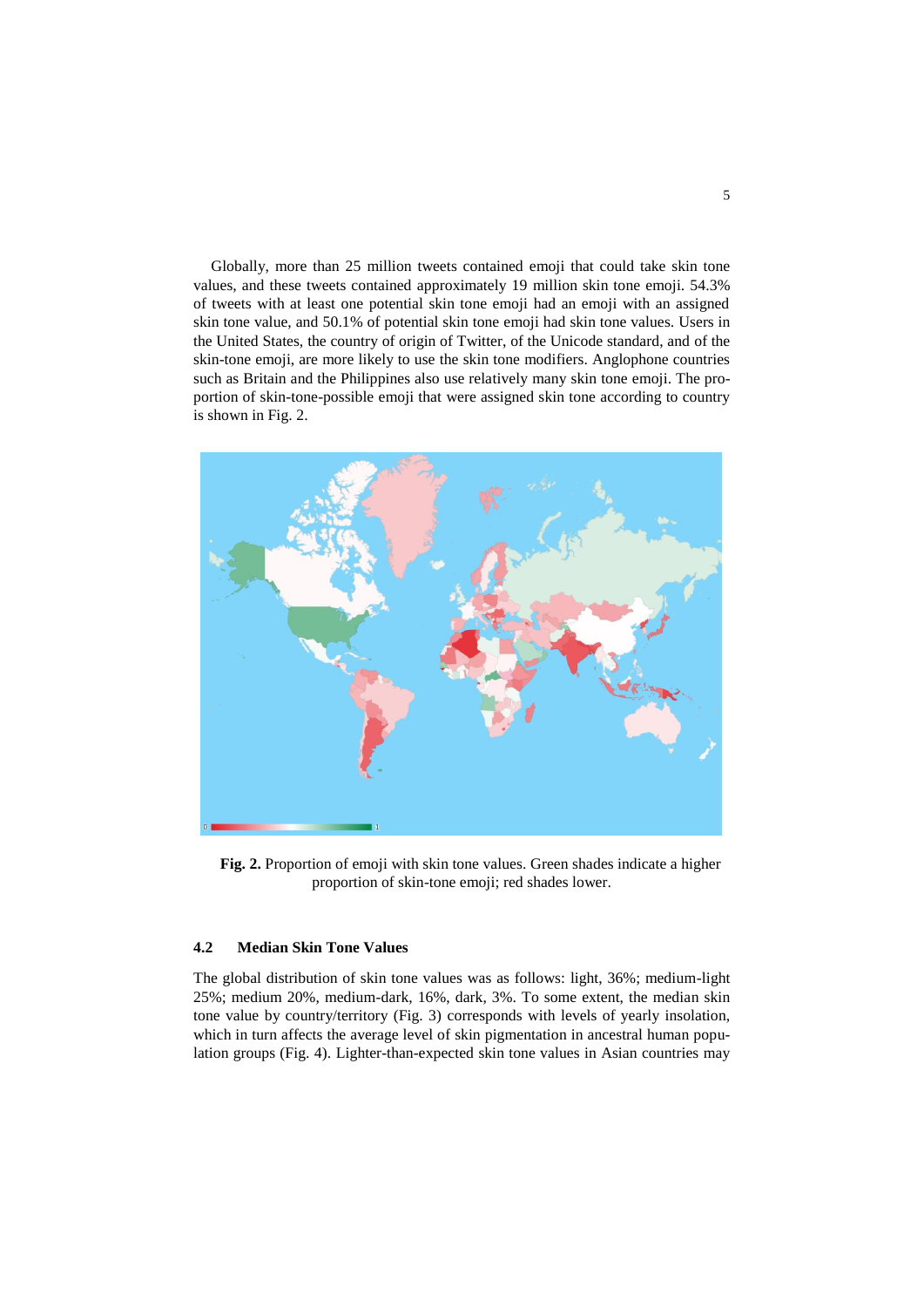reflect cultural values associating lighter skin with health and beauty. The higher value for Afghanistan may be due to the presence of U.S. military personnel in the country. Darker-than-expected skin tone values in the United States may reflect the disproportional popularity of Twitter among African-Americans (see [16]). For Europe, darker median skin tone values may reflect enthusiasm for African or African-American popular culture or migration.



**Fig. 3.** Median value of skin tone emoji by country



**Fig. 4.** Skin color of ancestral populations [\(source:](https://www.quora.com/What-predictions-can-be-made-for-the-future-of-skin-color-in-humans-as-we-become-interstellar-travelers) [17])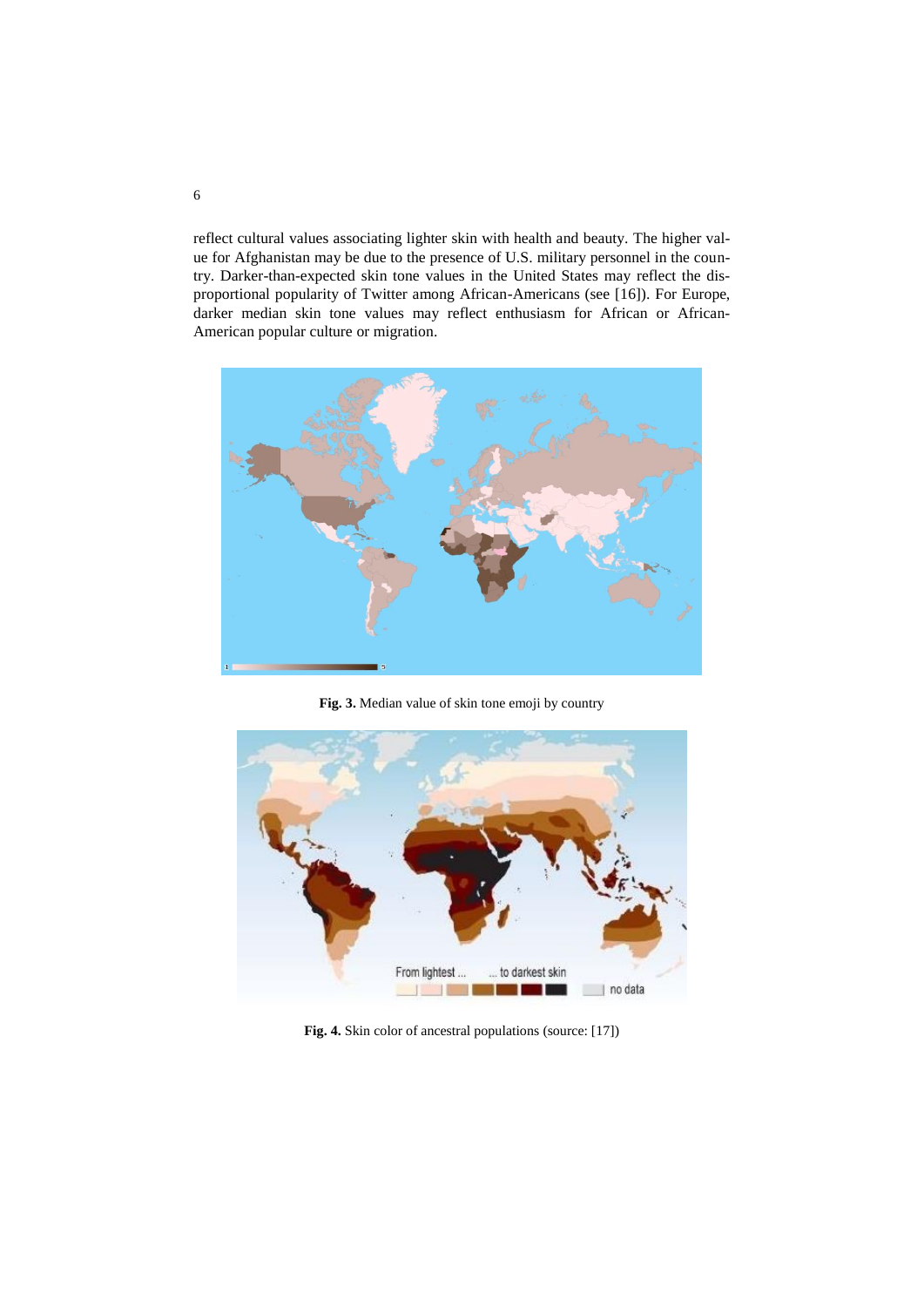### **4.3 Emoji Skin Tone and Sentiment**

Two methods were used to investigate the sentiment of the corpus. In a first experiment, word embeddings in multidimensional vector space were created to identify lexical items close to the skin tone emoji in meaning. In a second experiment, sentiment per tweet was calculated by utilizing the Kralj-Novak emoji sentiment classification lexicon.

### **Word Embeddings in Multidimensional Space**

Recent work in many types of Natural Language Processing has seen widespread use of word embeddings for tasks ranging from translation to content extraction, part-ofspeech tagging, parsing, or sentiment analysis. The basic principle underlying these approaches was alluded to by Firth's dictum that one shall "know a word by the company it keeps" [18]. First formally proposed by Harris [19] and sometimes referred to as the "Distributional Hypothesis", it refers to the fact that linguistic elements that show similar collocational and syntactic distributions often exhibit similar semantics; measures such as pointwise mutual information can be incorporated into models that quantify the collocational properties of words or n-grams. In word embedding models, the words in a document or set of documents can be transformed into vectors based on the probability of their co-occurrence within a specified span.

The 25,297,245 tweets that contained emoji that could potentially take on skin-tone values were used to create word embeddings: All unique tokens in these tweets were assigned values in a 400-dimensional vector space based on an continuous bag-ofwords embedding window of five tokens to the right and left and a minimum of 10 token occurrences in the corpus, using an implementation of the Word2Vec algorithm [20, 21]. A preliminary insight into the differences in meaning the skin tone emoji can entail is provided by examining the tokens closest to the skin tone code points in the resulting vector space (Fig. 5).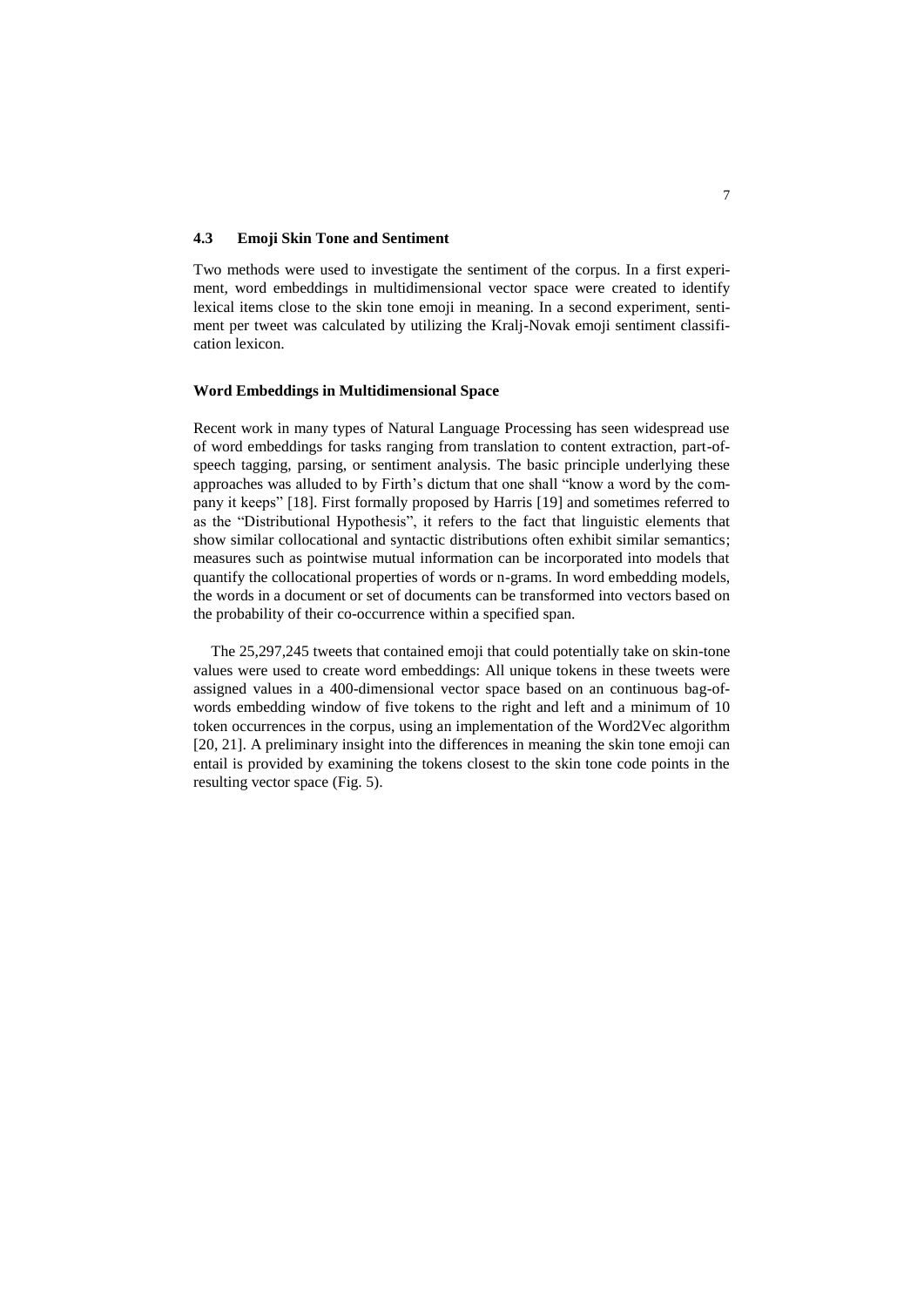|                         |   | Cos.dist |           | Cos. dist |           | Cos. dist |      | Cos. dist |                  | Cos. dist |
|-------------------------|---|----------|-----------|-----------|-----------|-----------|------|-----------|------------------|-----------|
| 0                       |   | 0.641    |           | 0.655     |           | 0.721     |      | 0.775     |                  | 0.775     |
| 1                       |   | 0.609    |           | 0.641     |           | 0.704     |      | 0.704     |                  | 0.721     |
| $\overline{\mathbf{c}}$ |   | 0.553    | 60        | 0.637     | ۰         | 0.655     | 100  | 0.604     | ۰                | 0.637     |
| 3                       |   | 0.552    |           | 0.584     |           | 0.552     |      | 0.584     | ۰                | 0.609     |
| 4                       | œ | 0.469    | ₩         | 0.482     | 뚕         | 0.547     | ۰    | 0.553     | 100              | 0.458     |
| 5                       |   | 0.465    |           | 0.456     | 100       | 0.540     | lol  | 0.547     | $\bullet\bullet$ | 0.446     |
| 6                       | ÷ | 0.460    | $\bullet$ | 0.453     | G         | 0.514     | 客    | 0.540     | 酋                | 0.417     |
| 7                       | ᅘ | 0.443    | a         | 0.453     | $\bullet$ | 0.499     | tho  | 0.533     | Ã                | 0.417     |
| 8                       | ÷ | 0.425    | 99        | 0.445     | 樹         | 0.495     | bruh | 0.519     | g.               | 0.404     |
| 9                       | 昌 | 0.424    | 9         | 0.437     | AA.       | 0.492     | ٣    | 0.517     | ۳                | 0.401     |

**Fig. 5.** Ten closest tokens in vector space for the five skin-tone emoji

The cosine distance indicates the similarity of the vectors for the token pair and can range in value from -1 (opposite vectors, semantics very different) to 1 (identical vectors, semantics very similar). Among the most similar tokens for all five types are the other skin tone emoji. This suggests that the semantic value of the skin tone emoji is well represented by the vector space model, and is to be expected based on the fact that these characters occur in the same contexts (as code points following a limited set of face- or body-part code points).

The types most similar to each of the skin tones in terms of cosine distance give some insight into the contexts of use of each of the skin tone emoji and hence their meanings. Light skin tone values are associated with emoji that express affection, satisfaction, or happiness. Medium-light skin tones are associated with mainly positive emoji expressing affection or irreverence. Medium skin tone emoji are closest to emoji with negative affective connotations such as crying and shouting faces, the twoeyes emoji (possibly used as an expression of incredulity), and a skull emoji, as well as a character with the numeral *100* and the positive "face with tears of joy" emoji. 4 Medium-dark skin tones are additionally associated with the informal Englishlanguage words *lol, tho* and *bruh*. The dark skin tone is closest to *100*, the two eyes, the skull, and emoji representing fire, prayer, and speaking.

 $\overline{4}$ The *100* emoji was originally used in Japanese mobile communications to indicate a teacher's mark of 100 points for a school assignment, but in American usage is likely related to *keep it 100*, a phrase meaning to *keep it real*, or "be honest/authentic".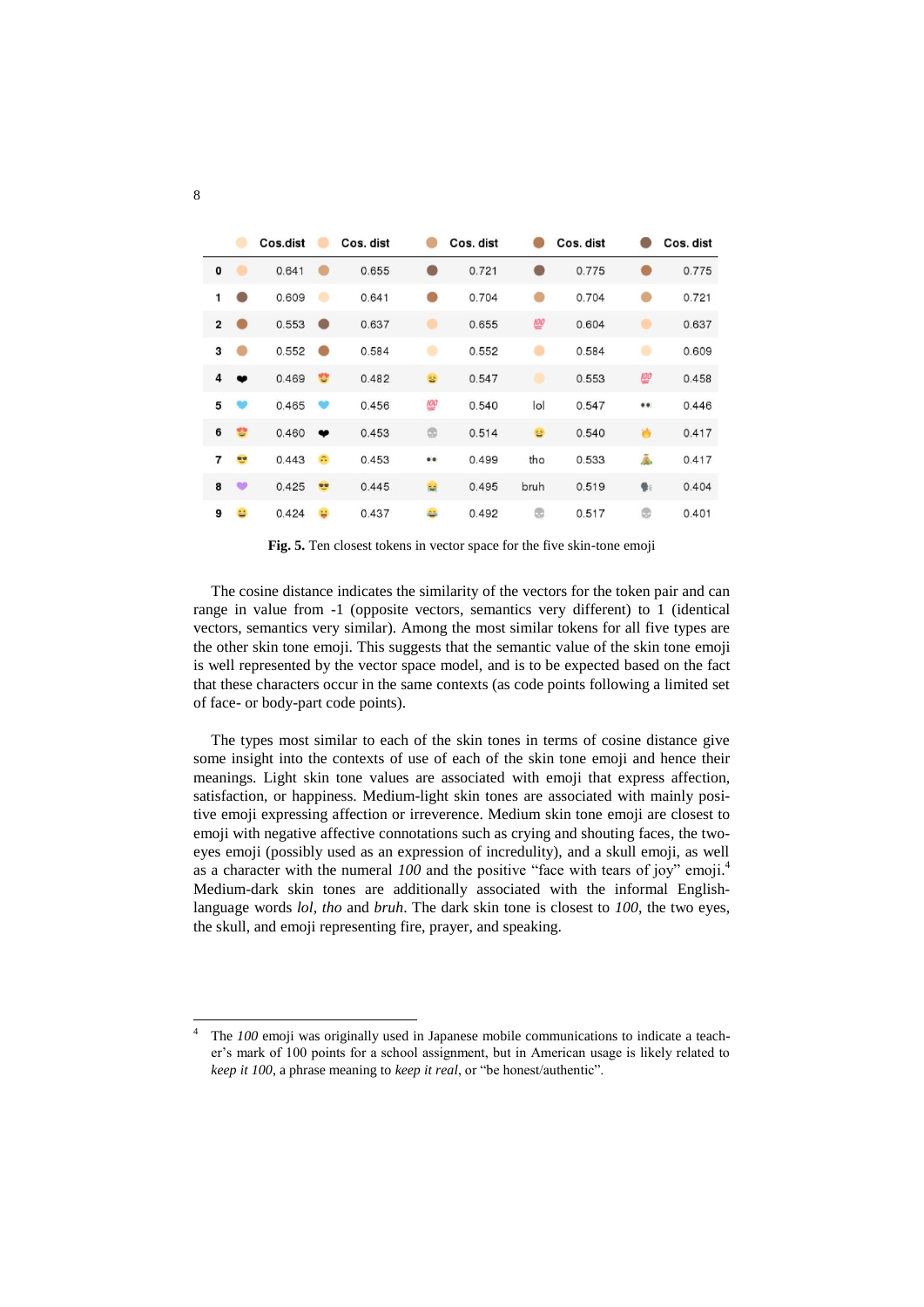### **Labelling sentiment of Tweets**

Kralj-Novak et al. [3] provide frequency information for the annotation of tweets containing emoji in 13 languages as "negative", "neutral", or "positive" by manual annotators.<sup>5</sup> Examples of emoji with positive and negative sentiment values are shown in Table 2: Faces expressing, for example, indifference or anger have negative values, while faces expressing affection, flowers, or gifts have positive values.  $6$  From this lexicon, scores for individual emoji were calculated by subtracting the number of negatively-evaluated sentences containing a particular emoji from the number of positively evaluated sentences with the same type and dividing by the total number of occurrences of that emoji.

| Emoji          | sentiment | Emoji     | sentiment |
|----------------|-----------|-----------|-----------|
| Y              | $-0.56$   | 心         | 0.96      |
| ۵۵             | $-0.48$   |           | 0.81      |
|                | $-0.45$   | $\hat{z}$ | 0.80      |
| $\overline{ }$ | $-0.4$    |           | 0.77      |
|                | $-0.39$   |           | 0.76      |

**Table 2.** Examples of emoji with negative and positive sentiment ratings

Emoji with at least 50 occurrences in the Kralj-Novak data were used to evaluate the sentiment of the 653.5 million tweets in the experimental data. Tweets were cleaned of usernames, hashtags and urls, converted to lower case, and tokenized using the NLTK Twitter Tokenizer [22], the Jieba tokenizer for Mandarin [23] and the Tiny Segmenter for Japanese [24], then scored using the Kralj-Novak sentiment scale. Examples are shown in Fig.  $6<sup>7</sup>$ 

 5 http://kt.ijs.si/data/Emoji\_sentiment\_ranking/

<sup>&</sup>lt;sup>6</sup> The "Japanese Dolls" emoji represents figures used in a traditional Japanese observance.<br><sup>7</sup> Negative emoji are less frequently used in the data. Negative sentiment, in general, is

<sup>7</sup> Negative emoji are less frequently used in the data. Negative sentiment, in general, is less frequently expressed [25].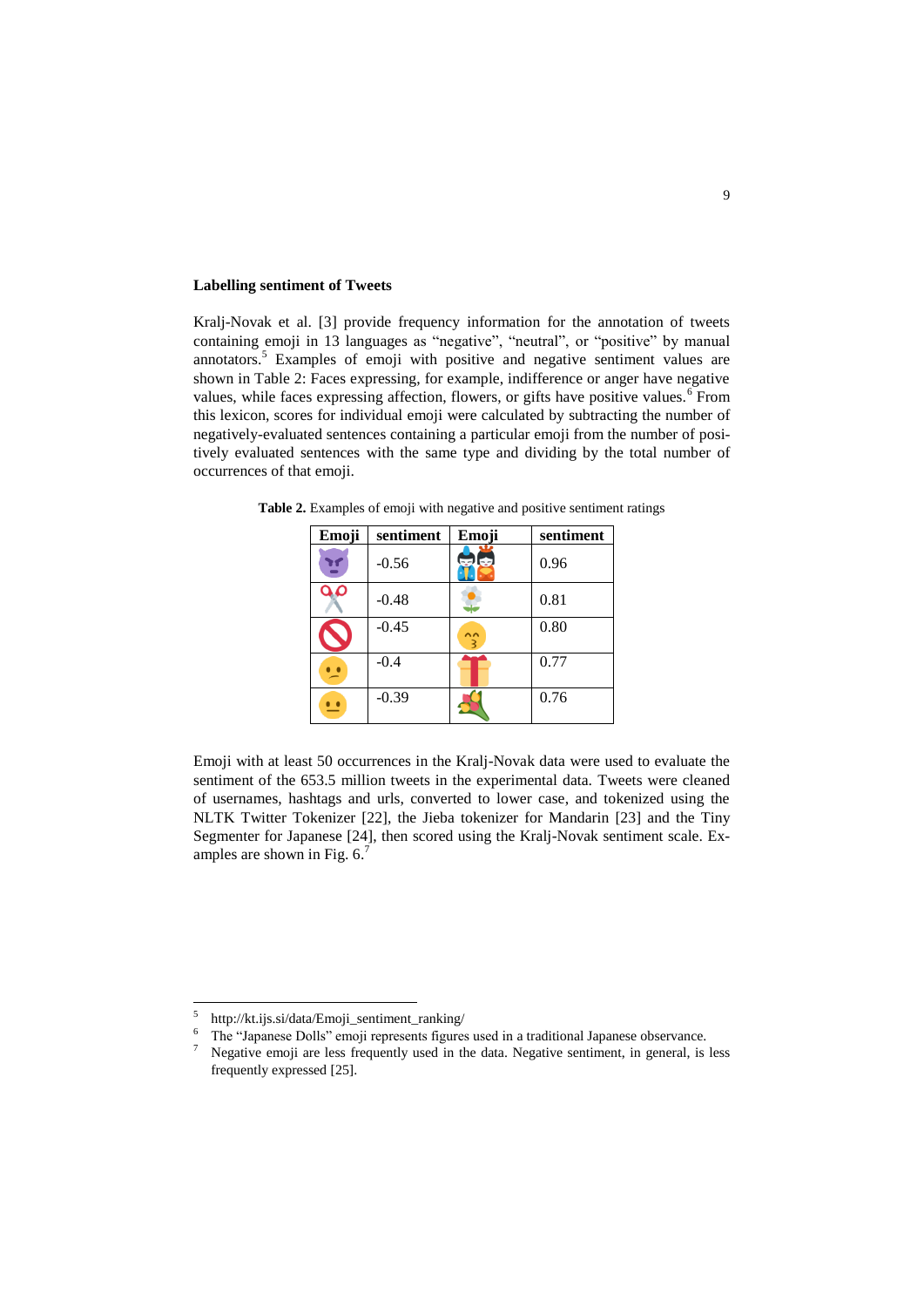| BR | pt | Ser rejeitado é horrível                                                                                                           | $-0.189922$ | [ser, rejeitado, é, horrível, []                                                                 |
|----|----|------------------------------------------------------------------------------------------------------------------------------------|-------------|--------------------------------------------------------------------------------------------------|
| JP | en | Great read @tmase04<br>https://t.co<br>/QrVkGZBArc                                                                                 | 0.522114    | [great, read, 1]                                                                                 |
| US | en | Repost from @xjoshalvesx <b>A</b> Thank<br>you fir yesterday! Thank you<br>@BrianFrasierM for the pairs<br>https://t.co/VswnVVzZdD | 0.417804    | [repost, from, <i>L</i> , ●, thank,<br>you, fir, yesterday, !, thank,<br>you, for, the, pairs, ] |
| AR | es | Tengo #nexflix no me interesa mas la<br>vida                                                                                       | 1.162317    | [tengo, no, me, interesa, mas,<br>la, vida, $\bullet$ $\bullet$ , ]                              |

**Fig. 6.** Four tweets in which country of origin, automatically detected language, original text, calculated emoji-sentiment value, and tokens after cleaning are shown.

### **Correlation of Skin Tone and Sentiment**

Mean skin tone per tweet was calculated by assigning the values 1 to 5 to the skin tone emoji, then for each tweet, dividing the sum of the skin tone emoji values by the number of skin tone emoji. <sup>8</sup> Mean skin tone and sentiment were correlated in all tweets containing at least one skin tone emoji for the entire data and at country/territorial level by using Pearson's product-moment correlation. For the entire data, a weak negative correlation between sentiment and skin tone values was found  $(r = -0.09, df = 13,736,953, p < 10^{-32}).$ 

At the level of country/territory, the correlation between mean sentiment and mean skin tone value was more strongly negative, at  $r = -0.25$  ( $df = 235$ ,  $p = 0.000076$ ) for the 237 countries or territories with at least one skin tone emoji (Fig. 7).

 $\overline{a}$ 

<sup>&</sup>lt;sup>8</sup> The values assigned were: light skin tone = 1, medium-light skin tone = 2, medium skin tone  $= 3$ , medium-dark skin tone  $= 4$ , dark skin tone  $= 5$ .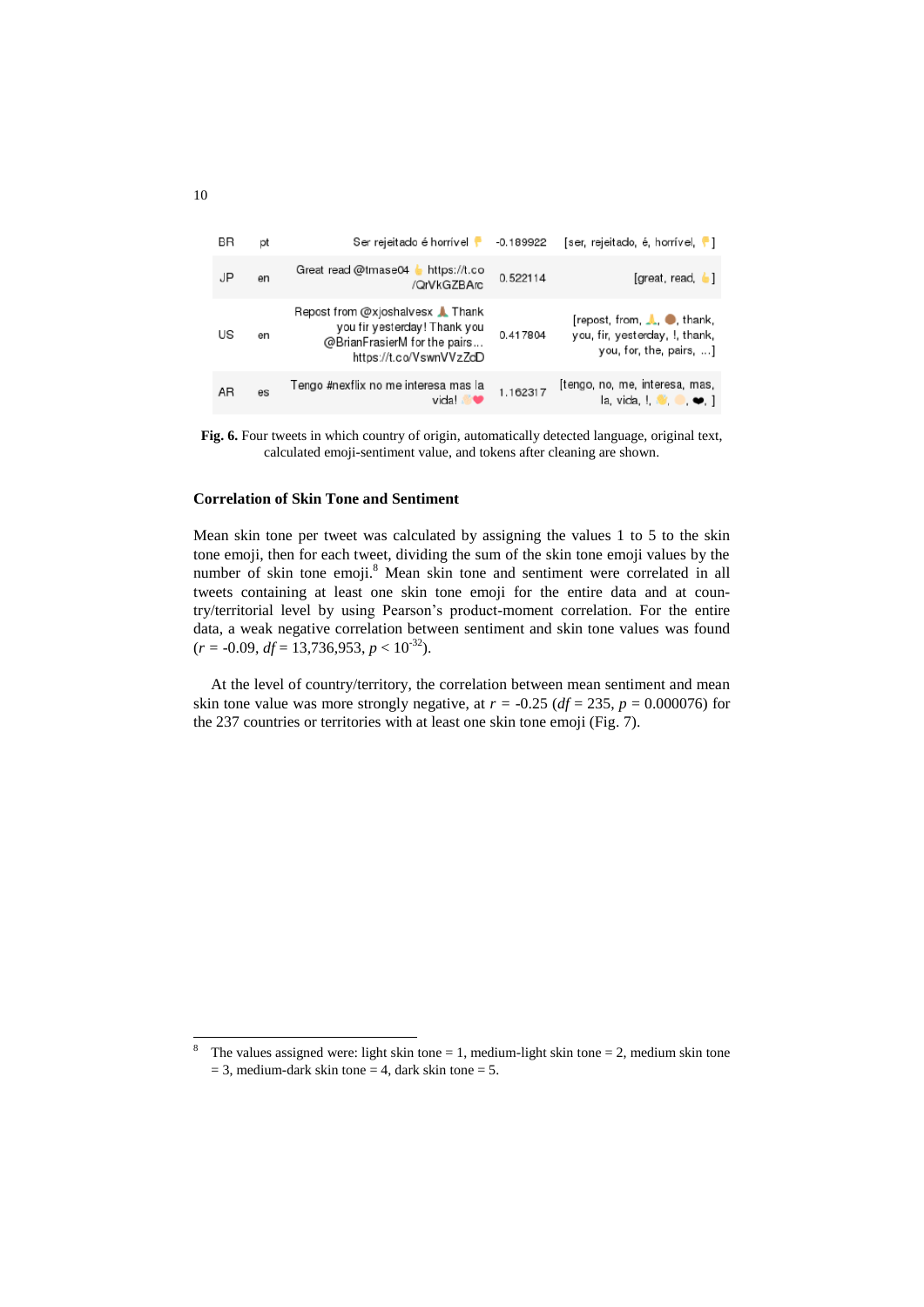

**Fig. 7.** Correlation between Mean Tweet Sentiment and Mean Tweet Skin Tone for 237 Countries/Territories (Shaded Area = 95% Confidence Interval)

To mitigate the effects small sample size (e.g. for countries in which only one or a few users contributed most or all of the skin-tone emoji), the model was refitted for the 50 countries/territories with the highest number of tweets (Fig. 8), with the result that the negative relationship between mean tweet sentiment and mean tweet skin tone strengthened to  $r = -0.28$  ( $df = 48$ ,  $p = 0.051$ ).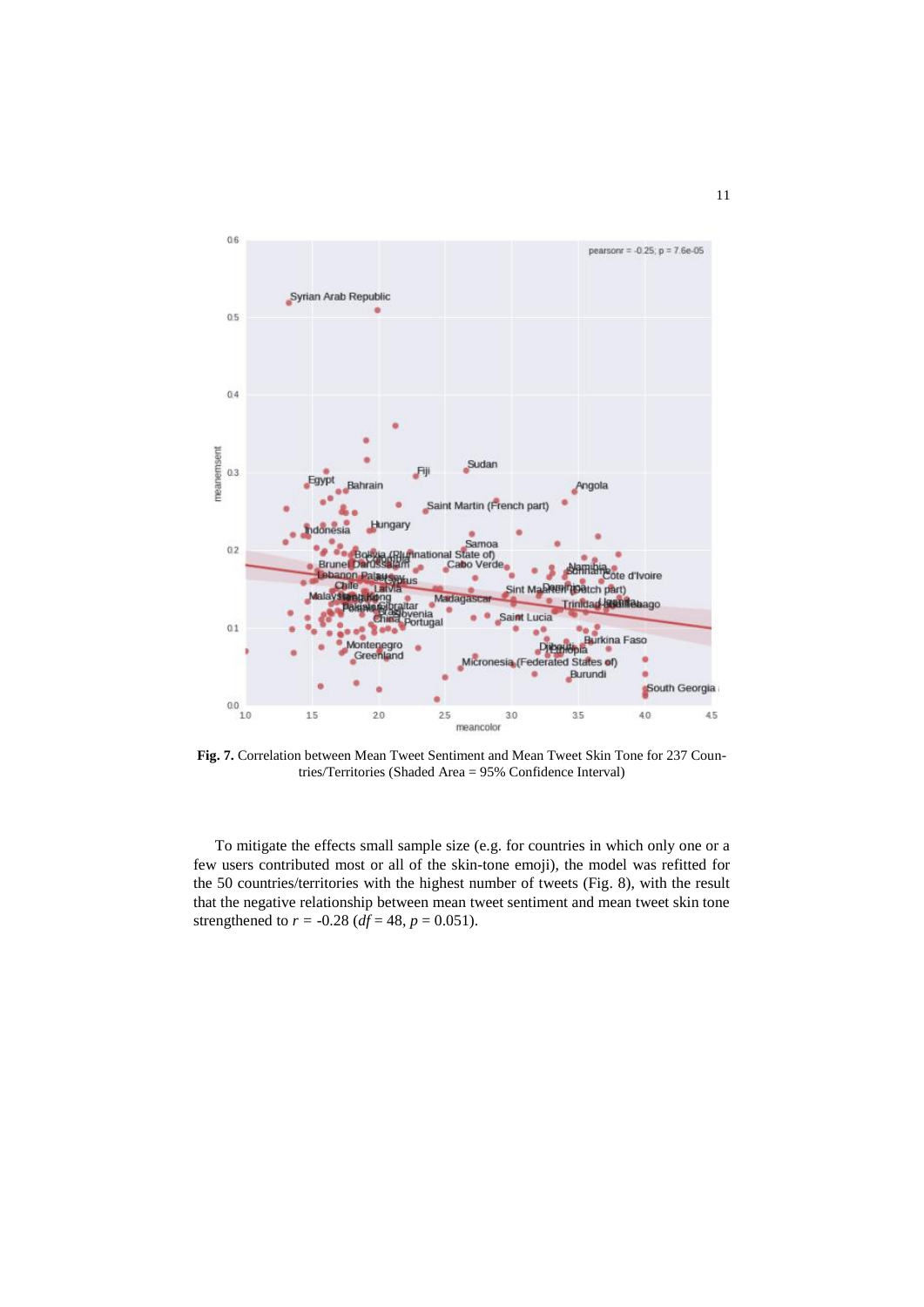

**Fig. 8.** Correlation between Mean Tweet Sentiment and Mean Tweet Skin Tone for 50 Countries with the Largest Number of Tweets (Shaded Area = 95% Confidence Interval)

The countries with lighter mean skin tone values, such as Egypt, Paraguay, Qatar, Indonesia, or the UAE, have higher mean sentiment scores. European countries, with mean skin tone values ranging from approximately 1.7 to 2.25, have middling sentiment values that fall within the 95% confidence interval. The countries with high mean skin tone values, such as the United States, Nigeria, or Kenya, have lower mean sentiment values.

# **5 Summary and Discussion**

Since their introduction into the Unicode scheme in 2015, skin tone emoji have become a widely used resource on the Twitter platform. Their global distribution, semantic properties, and patterning with tweet sentiment were investigated in a large corpus of tweets containing geographical metadata by using word embeddings and an emoji sentiment lexicon [3]. Some caveats apply when using the Kralj-Novak et al. lexicon: The number of emoji in the Unicode Standard has increased considerably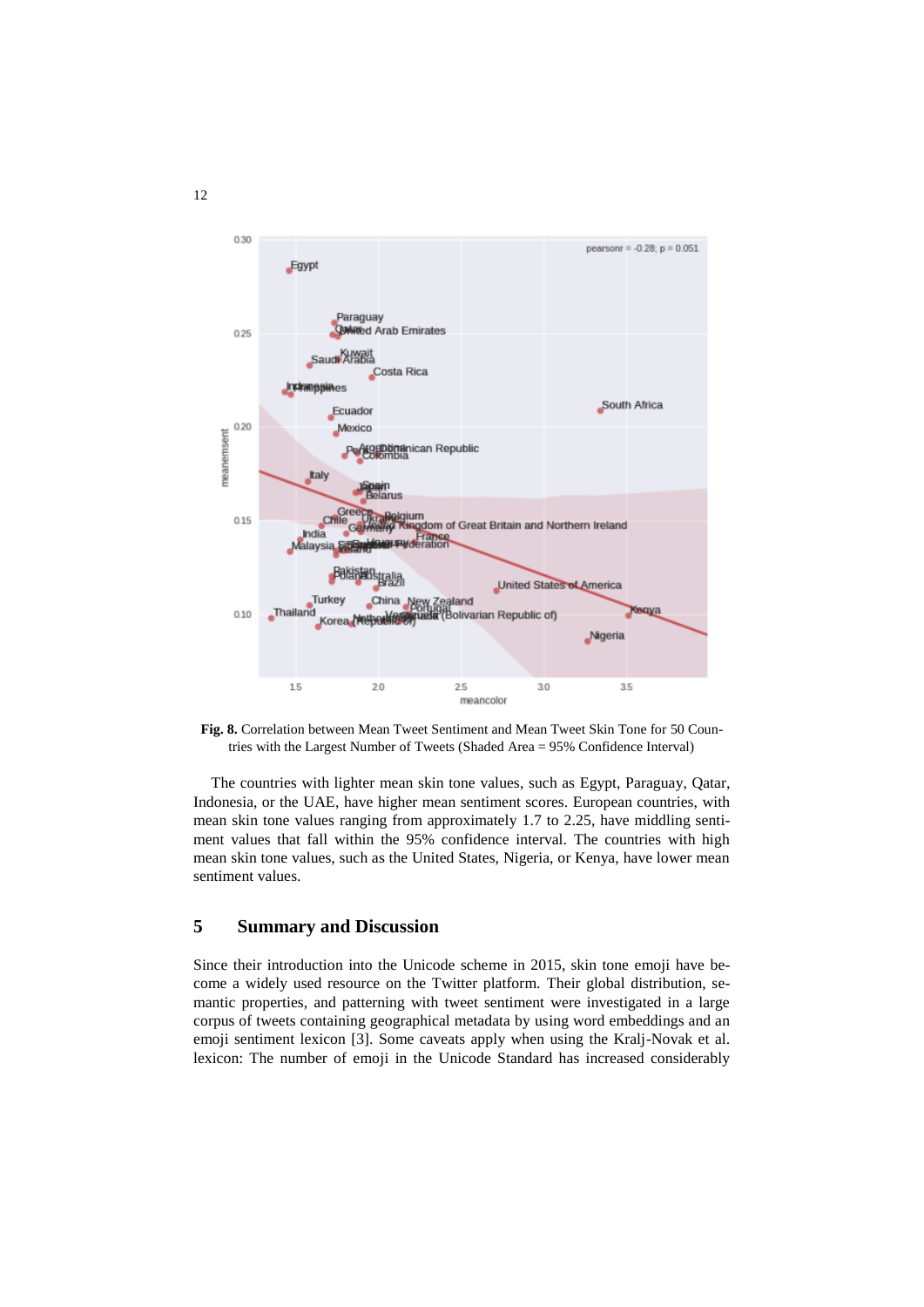since creation of the resource. So, for example, an emoji such as  $\bigcup$  (U+1F595) REVERSED HAND WITH MIDDLE FINGER EXTENDED), introduced with Emoji 7.0 in 2014, does not have a value in the classification scheme, although it is likely to be used to mark negative affect. Likewise, emoji introduced since 2015, such as sequences consisting of two or more code points joined together (used to represent e.g. flags or groups of persons), are not in the lexicon, and nor are the skin tone emoji themselves. Nonetheless, the broad coverage of the lexicon, in which most of the emoji which can be paired with skin tone emoji are assigned a sentiment value, makes sentiment inference of tweets containing skin tone emoji feasible. The geographical distribution of skin tone emoji, their semantics, and the correlation of skin tone and sentiment suggest several preliminary interpretations.

The global distribution of skin tone emoji shows that to a certain extent, the characters are being used on Twitter as intended by the originators of the Unicode proposal: to make it possible for people to represent their own skin color in online communication. While darker skin tone emoji are used in Africa and the United States, lighter skin tones are more numerous globally and are more likely to be used in Asia, the Middle East, and parts of Latin America and Europe. For the U.S., the prevalence of darker skin tone emoji may in part be explained by the popularity of Twitter among African-Americans, who are overrepresented on the platform compared to their share of the population [16]. For Europe, darker emoji skin tones may indicate a youthful Twitter user population: in general, younger users are more likely to utilize nonstandard linguistic resources such as emoji on CMC [26], and in Europe younger people (presumably including some Twitter users) are more likely to come from immigrant backgrounds. In Asia, the Middle East, and parts of Latin America, lighter skin tone emoji may reflect cultural norms concerning the physical attributes of health and beauty in which skin color can play an important role [27], a fact that has been documented in research into body satisfaction [28], attractiveness ratings [29], or use of skin whitening products, particularly by females [30].

The semantics of skin tone emoji are, in part, manifest in a multidimensional vector space model. Lighter skin tone emoji are more similar in their collocational properties (and hence semantics) to other emoji that can be interpreted as expressing generally positive affect, such as smiling faces and heart symbols, while darker skin tone emoji are more closely associated with symbols that express other affective states, including distress, as well as non-standard word forms. The finding corresponds to that of Ljubešić and Fišer [10], who do not investigate sentiment or emoji skin tone directly, but cluster countries based on their emoji distributions. They note that the two darkest skin-tone values, as well as several emoji depicting unhappy faces, belong to a "fourth world" cluster of mainly African countries.

The association between darker emoji skin tone and (possible) negative affect is also manifest when sentiment and mean emoji skin tone and sentiment are regressed. The negative relationship between sentiment and skin tone is weak when all tweets with skin tone emoji are considered, having a value of  $r = -0.09$ . Because there are so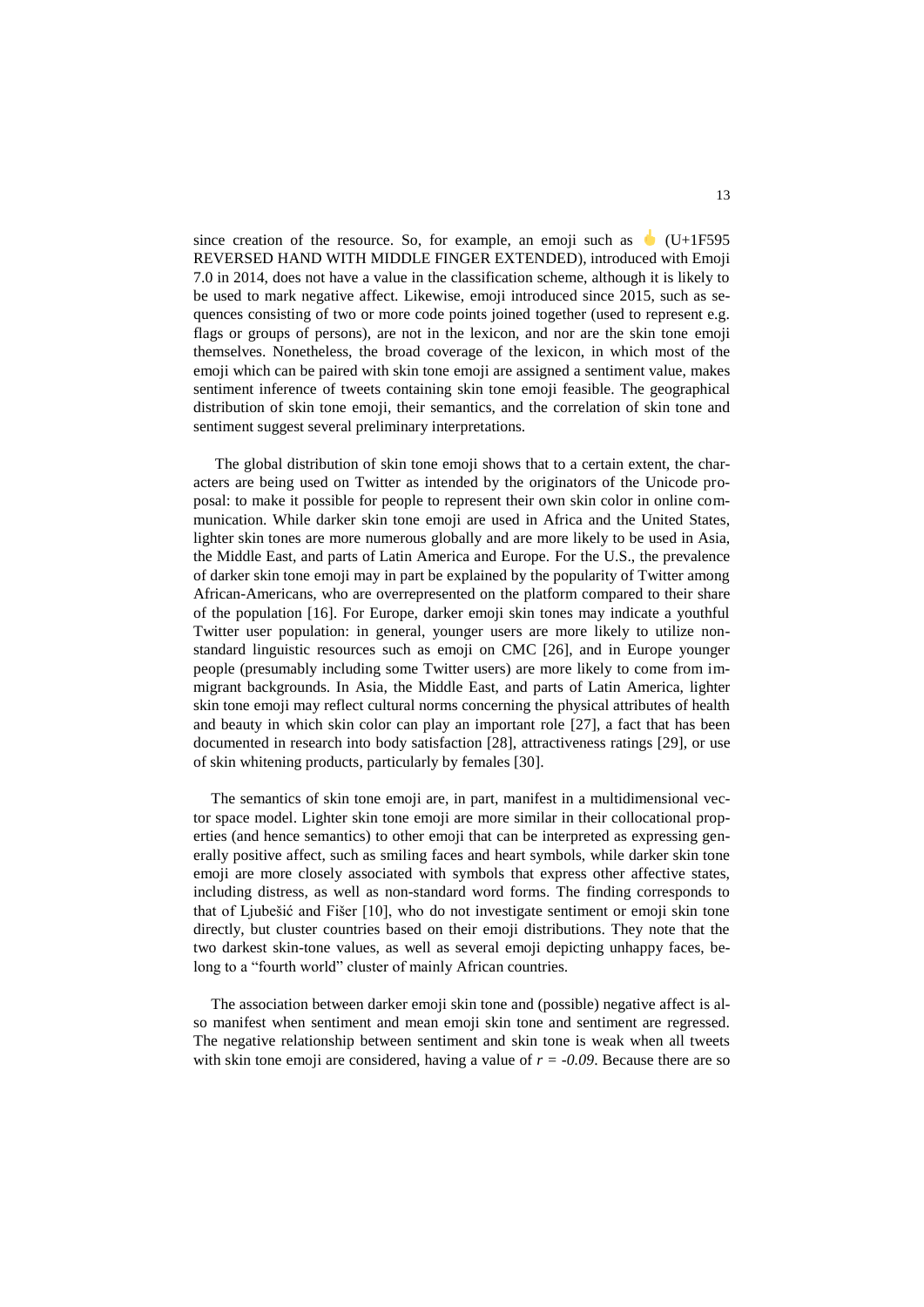many more skin tone emoji tweets in the data from the United States than from other countries, the value is almost the same as that for the United States data alone. When considered at country- or territorial level, however, the value is more strongly negative at  $r = -0.25$ , increasing in strength to  $r = -0.28$  when only the 50 countries with the most tweets are considered. The negative association between sentiment and emoji skin tone in this data is in accord with the implicit findings of the Ljubešić and Fišer study, and parallels the results of survey-based measures of happiness by country, in which many countries of the developing world, primarily in Africa, report low levels of well-being and happiness [31].

The large amount of data collected in this study makes more specific country-level analyses of skin tone emoji use possible. Considering the fact that language- and geography-based differences in emoji usage and meaning have been found [8], the semantics of skin tone emoji in particular languages, countries, or geographical contexts could be more closely examined using vector spaces. Other future work could include updates and refinements to the emoji sentiment lexicon, as well as the utilization of more sophisticated sentiment models based on machine learning, support vector machines, or neural networks. Parsed data containing skin tone emoji could be analyzed to consider evaluative use of skin tone emoji.

As skin tone emoji continue to gain in popularity worldwide, techniques for measuring and evaluating the ways in which they are used are likely to play a role in NLP tasks pertaining to information extraction in bi- and multilingual contexts. In a broader perspective, the analysis of skin tone emoji use can give insight into on how humans represent themselves on social media, what kinds of attitudes and meanings are associated with skin color, and how language is used to depict the phenotypical diversity of the shared human condition.

#### **Acknowledgement**

The author thanks Finland's Centre for Scientific Computing (CSC) for providing access to computational and data storage facilities.

## **6 References**

- 1. Davis, M. and Edberg, P.: Unicode emoji (Unicode Technical Standard #51) (2015).
- 2. Dashtipour, K., Poria, S., Hussain, A., Cambria, E., Hawalah, A. Y. A., Gelbukh, A., Zhou, Q.: Multilingual sentiment analysis: State of the art and independent comparison of techniques. Cognitive Computation (8), 757–771 (2016).
- 3. Kralj-Novak, P., Smailović, J., Sluban, B., and Mozetič, I.: Sentiment of emojis. PLoS ONE 10(12) (2015).
- 4. Bamman, D, Eisenstein, J., Schnoebelen, T.: Gender identity and lexical variation in social media. Journal of Sociolinguistics (18), 135–160 (2014).
- 5. Schnoebelen, T.: Do you smile with your nose? Stylistic variation in Twitter emoticons. University of Pennsylvania Working Papers in Linguistics 18(2), 115–125 (2012).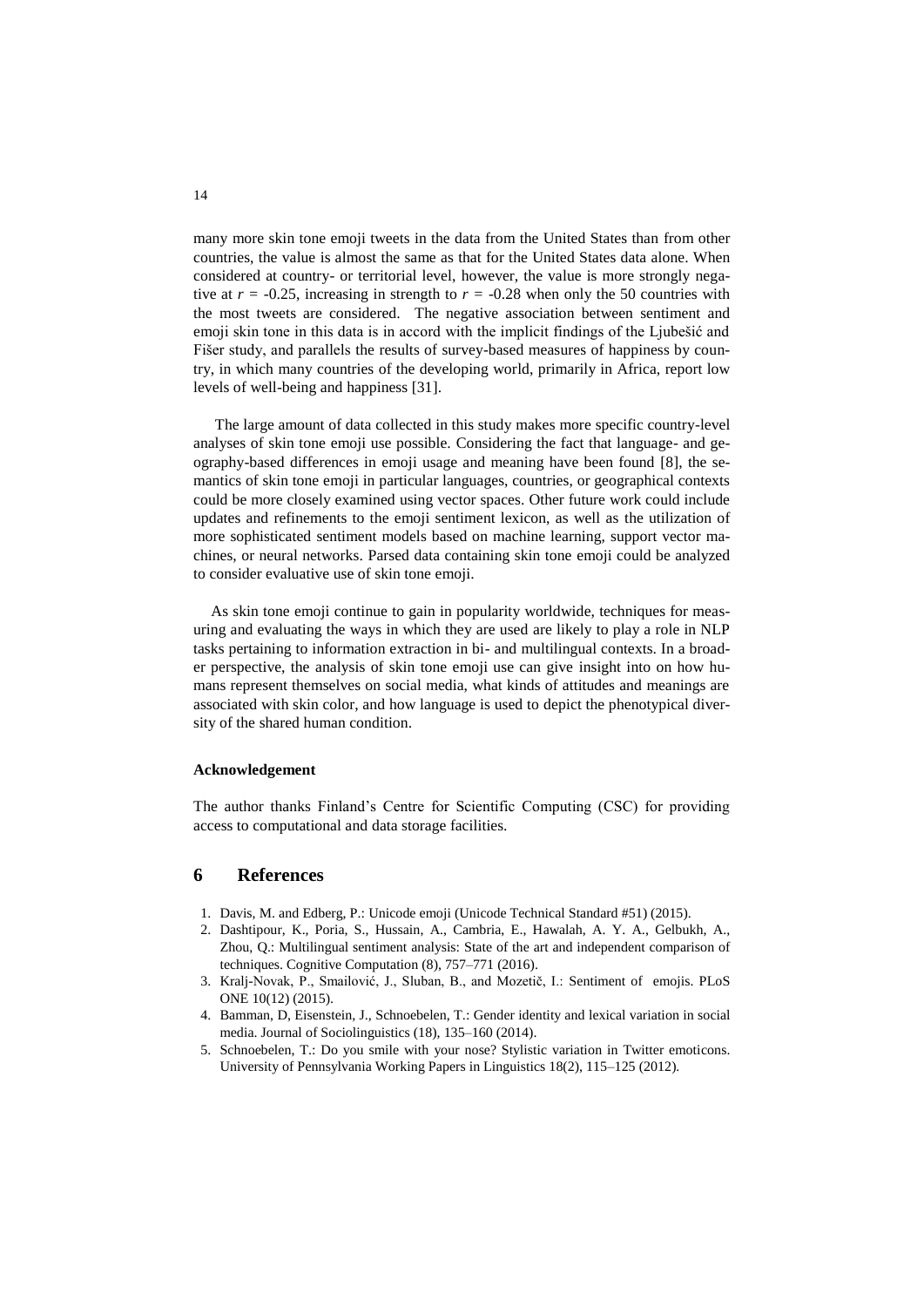- 6. Coats, S.: Grammatical feature frequencies of English on Twitter in Finland. In: Squires, L. (ed.), English in computer-mediated communication: Variation, representation, and change, pp. 179–210. De Gruyter Mouton, Berlin (2016).
- 7. Pavalanathan, U., Eisenstein, J.: Emoticons vs. emojis on Twitter: A casual inference approach. arXiv: 1510.080480v1 [cs.CL] (2015).
- 8. Barbieri, F., Kruszewski, G., Ronzano, F., Saggion, H.: How cosmopolitan are emojis? Exploring emojis usage and meaning over different languages with distributional semantics. MM '16 Proceedings of the 2016 ACM on Multimedia Conference, Amsterdam, the Netherlands — October 15–19, 2016, pp. 531–535. ACM, New York (2016).
- 9. McGill, A.: Why White people don't use white emoji. The Atlantic. [https://www.theatlantic.com/politics/archive/2016/05/white-people-dont-use-white](https://www.theatlantic.com/politics/archive/2016/05/white-people-dont-use-white-emoji/481695/)[emoji/481695/](https://www.theatlantic.com/politics/archive/2016/05/white-people-dont-use-white-emoji/481695/) (2016).
- 10. Ljubešić, N., Fišer, D.: A Global Analysis of Emoji Usage. In: Proceedings of the 10th Web as Corpus Workshop (WAC-X) and the EmpiriST Shared Task, pp. 82–89, Berlin, Germany, August 7–12, 2016. Association for Computational Linguistics, Stroudsburg, PA (2016).
- 11. Pak, A., Paroubek, P.: Twitter as a corpus for sentiment analysis and opinion mining. In: Calzolari, N., Choukri, K., Maegaard, B., Mariani, J., Odijk, J., Piperidis, S., Rosner, M., Tapias., D. (eds.), Proceedings of LREC, pp. 1320–1326 (2010).
- 12. Kolchyna, O., Souza, T., Treleaven, P., Aste, T.: Twitter sentiment analysis: Lexicon method, machine learning method and their combination. arXiv: 1507.00995v3 [cs.CL]  $(2015)$ .
- 13. Mozetič, I., Grčar, M., Smailović, J.: Multilingual Twitter sentiment classification: The role of human annotators. PLoS ONE11(5) (2016).
- 14. Tang, D., Wei, F., Qin, B., Zhou, M., Liu, T.: Building a large-scale Twitter-specific sentiment lexicon: A representation learning approach. In: COLING 2014, pp. 172–182 (2014).
- 15. Jiang, F., Liu, Y.-Q., Luan, H.-B., Sun, J.-S., Zhu, X., Zhang, M., Ma, S.-P.: Microblog sentiment analysis with emotion space model. Journal of Computer Science and Technology 30(5), 1120–1129 (2015).
- 16. Duggan, M.: Mobile messaging and social media 2015. Report, Pew Research Center (2015).
- 17. Chaplin, G.: Geographic distribution of environmental factors influencing human skin coloration. American Journal of Physical Anthropology 125, 292–302 (2004).
- 18. Firth, J. R. Papers in linguistics, 1934–1951. Oxford University Press, London (1957).
- 19. Harris, Z. Mathematical structures of language. Interscience, New York (1968).
- 20. Mikolov, T., Yih, W., Zweig, G.: Linguistic regularities in continuous space word representations. In: Proceedings of HLT-NAACL 13, pp. 746–751 (2013).
- 21. Řehůřek, R., Sojka, P.: Software framework for topic modelling with large corpora. In: Proceedings of the LREC 2010 Workshop on New Challenges for NLP Frameworks, pp. 45–50 (2010).
- 22. Bird, S., Loper, E., Klein, E.: Natural language processing with Python. O'Reilly Media Inc., Newton, MA (2009).
- 23. Sun, J.: Jieba: Chinese word segmentation module[. https://github.com/fxsjy/jieba](https://github.com/fxsjy/jieba) (2014).
- 24. Hagiwara, M.: Tinysegmenter: Tokenizer specified for Japanese. <https://github.com/SamuraiT/tinysegmenter> (2014).
- 25. Dodds, P., Clark, E., Desu, S., Frank, M., Reagan, A., Williams, J.: Human language reveals a universal positivity bias. PNAS 112(8), 2389–2394 (2015).